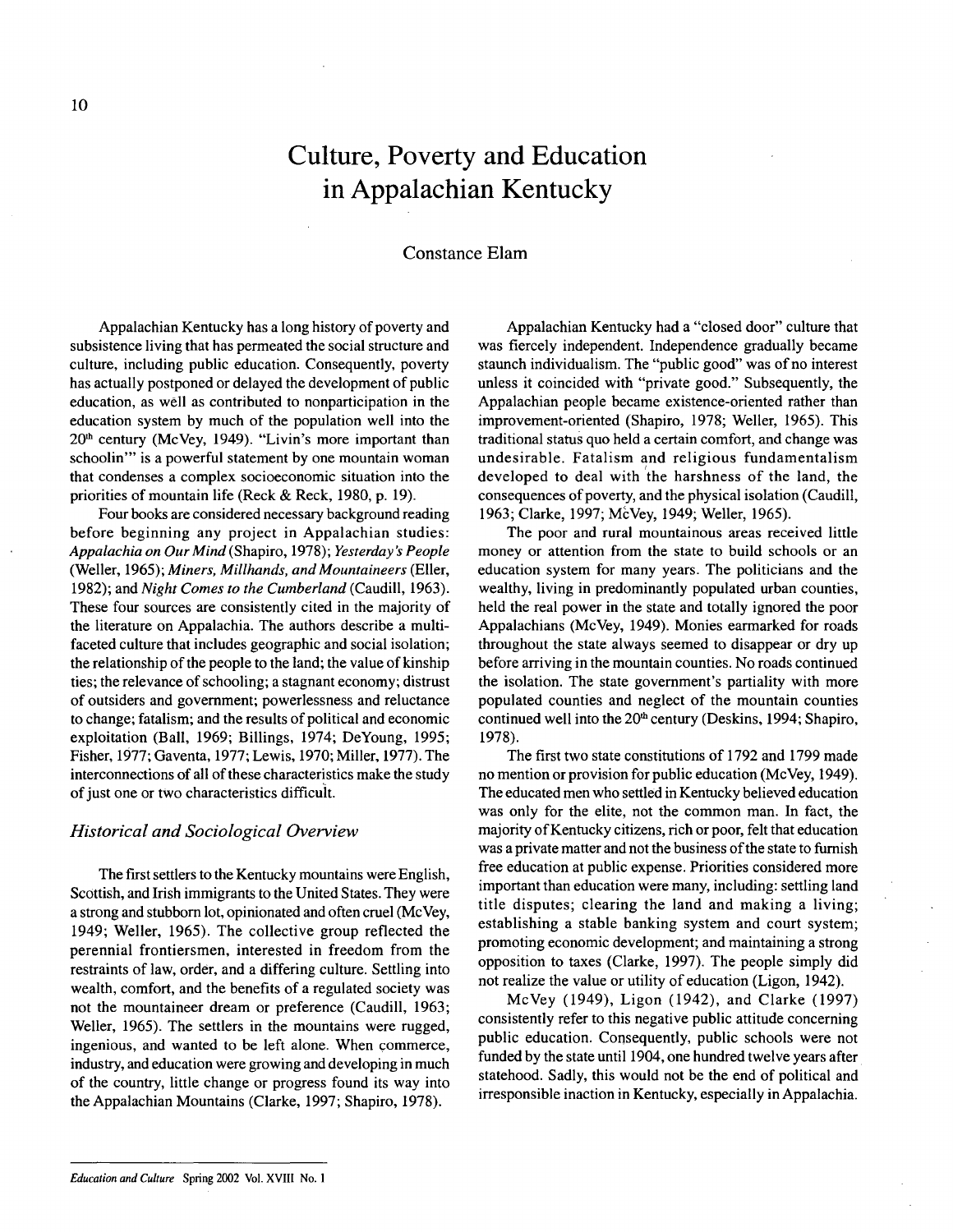Poverty, subsistence farming, and lack of transportation delayed public education in the Kentucky mountains considerably longer than the rest of the state (Deskins, 1994).

## *Appalachian Culture*

Appalachia is a descriptive term that means different things to different people, depending on whether you are an outsider or have roots in the region. The most common assessment of Appalachia by outsiders is of a poor, isolated, and shoeless mountain people with too many children, little or no formal education, and barely making a hardscrabble living in an inhospitable environment (Weller, 1965). As with most stereotypes, there is an element of truth to this characterization, but little understanding of the people, their ways of knowing, their environment, or their circumstances.

The geography of Appalachian Kentucky has always been problematic and greatly responsible for determining a particular way of life. The mountains on the eastern boundary of Kentucky range from 4,000 to 5,000 feet elevation and are covered with thick forests. The only arteries of transportation before the  $20<sup>th</sup>$  century were the valley floors between the mountains and the natural waterways. Natural waterways were only usable in the summer and fall because of bad weather. The relief and steepness of the mountain slopes affected land use and was highly susceptible to erosion if trees were removed, making cultivation difficult (Shapiro, 1978; Whisnant, 1983; U.S. Dept. Agriculture, 1935).

Appalachia's isolation began as physical isolation enforced by a rugged topography. The isolation eventually influenced the culture by holding the mountaineer in and keeping others out, preventing change or contact with the outside world. Decades of harsh and desperate living conditions nourished fatalism and fundamentalism, which encouraged the peoples' acceptance of the conditions as permanent and their lot in life (Caudill, 1963; Shapiro, 1978; Weller, 1965). Eventually, people no longer wanted change, nor would they accept change. The mountains and hollows isolated the people from the rest of Kentucky and the rest of the country, creating a kinship system of shared work, support, and recreation. All family members were needed for tending crops and farm animals, hunting and fishing, and taking care of younger children, performing household duties, and providing continuity (Weller, 1965).

The people developed pride and rugged individualism through strong bonds of kinship and love of the land. Because each "holler" often had its own family group, mistrust of outsiders was continued and reinforced (Caudill, 1963). Little value was placed on "book learning," thus a fundamentalist and fatalistic religious faith developed that comforted, as well as encouraged the acceptance of poverty and hardship as one's lot in life (Pierce, 1995). The family network of each hollow

was practically self-sufficient, giving little reason to "go to town," which could be a day's ride on horseback. Bartering with neighboring hollows provided needed and available goods and services. Life was hard in the mountains, but the mountaineers were happy and satisfied with their life (Weller, 1965).

Although the aforementioned cultural characteristics have in some way affected the development of education, poverty has historically been the most consistent and salient factor shaping education in Appalachia (Gotts, 1986; Silver & DeYoung, 1985; Maggard ,1990). Isolation, and the culture that developed from that isolation, are also interconnected with poverty. Alan DeYoung, of the University of Kentucky Appalachian Center, as well as other Appalachian historians, suggests that poverty and isolation are so entrenched in the rural Appalachian Mountains, a remedy has not been forthcoming (1985). Present circumstances and one hundred and fifty years of history appear to support that position in many eastern Kentucky counties.

Cause for continued poverty in Appalachian Kentucky can be separated into two categories: environmental influences and cultural influences (Billings, 1977; DeYoung, 1985; Friedman, 1966; Gotts, 1986; U.S. Dept. Agriculture, 1935). Environmental reasons for poverty include physical isolation from the rugged mountain terrain, lack of any economic development, and sparse population. In the case of Appalachian Kentucky, the isolation and rugged terrain have made the introduction of any economic development implausible, if not impossible. There is literally no flat land in the more rural counties, as well as a very limited number of employable workers (Ford, 1962; Watson, 1993).

Explanation of the cultural influences on continued poverty in Appalachia Kentucky is more complicated. This paper does not debate the existence of an Appalachian culture or the merits of a "culture of poverty" (Friedmann, 1966; Leacock, 1971; Levine & White, 1986; Valentine, 1968). However, my underlying assumptions affirm a culture, as well as certain cultural characteristics that have been most influential in the continued poverty and limited circumstances. The Appalachian people have always been impoverished compared to middle-class American standards (Bradshaw, 1992; Commission on Poverty, 1968). One generation passed to the next generation the acceptance of poverty and a fatalistic viewpoint of life (Lewis, 1970). Additionally, since education was not a priority and no jobs were available, why continue an education? A fatalistic and fundamentalist view of life developed coping skills that perpetuated the acceptance of the "status quo." The close kinship ties prevented many from leaving the area to find work for fear of leaving the security of family and comfort of the mountain lifestyle. Thus, poverty persisted (Caudill, 1963; Eller, 1982; Shapiro, 1978; Weller, 1965; Whisnant, 1983).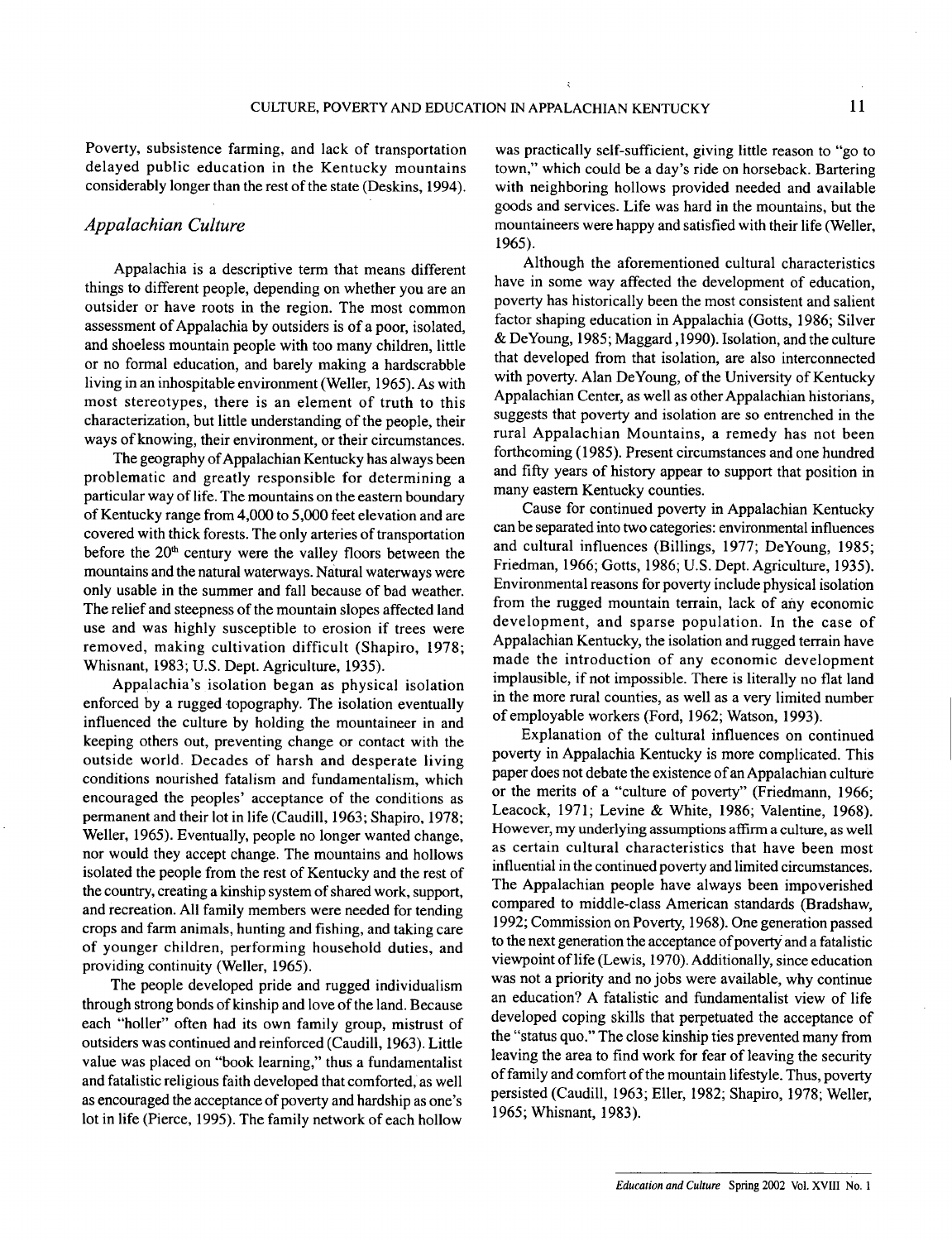The literature is replete with statistics which show few Appalachian children score above average on standardized tests, and significantly more score below average when compared to non-Appalachian counties (Asher, 1935; DeYoung, Vaught & Porter, 1981; DeYoung, 1985; Tickamyer & Tickamyer, 1987; Watson, 1993). The connection between poverty and education is illustrated in these studies through comparison of test scores and money spent per student in Appalachian and non-Appalachian counties. Explanations consistently given for comparative differences include culture, poverty, and economic conditions (Watson, 1993).

#### *Discussion*

Appalachia has long been studied through two commonly used models: the cultural difference model and the colonialism/dependency model (Ball, 1969; Billings, 1974; Branscome, 1971; DeYoung, 1985; Gaventa, 1977; Leacock, 1971; Lewis, 1970; Reck & Reck, 1980; Salstrom, 1990; Weller, 1965). These two models attempt to elaborate and explain the Appalachian subculture, as well as describe the psychological/sociological/economical/political innerworkings of the people. Both models encompass a historic overview and perspective that appear appropriate and necessary for full understanding of how poverty has influenced education in the mountains of eastern Kentucky. I posit that the cultural difference (not cultural deficit) model best examines the culture-poverty-education scenario in Appalachian Kentucky.

## *Cultural Difference Model*

The cultural difference model has experienced numerous name changes over the years (i.e., subculture model [Ball, 1969; DeYoung, 1995; DeYoung et a!., 1981; Valentine, 1968], cultural deprivation model [DeYoung et a!., 1981], and culture of poverty model [Billings, 1974; DeYoung et a!., 1981; Leacock, 1971; Levine & White, 1986; Valentine, 1968; Whisnant, 1983]). The basic premise of the model describes how values and norms of a culture pass from generation to generation through socialization. If the cultural norms and values are mountain-rural and poverty-based, each generation appears to be unable to accommodate changing conditions in order to take advantage of opportunities for improvement and modernization (DeYoung et al., 1981; Levine & White, 1986; Valentine, 1968). Stagnant circumstances also maintain the status quo.

DeYoung (1985) further described the cultural difference model as a result of values resistant to change in which local ties to the land and reliance on extended family for support,

among other values, insulate the people from pressures to accept mainstream norms. Therefore, change is considered unacceptable by many Appalachians because it may not be consistent with long-held values and "norms. The cultural context of poverty is necessary in any attempt to study Appalachia. Moreover, studies cannot judge, describe, or make conclusions concerning the value system of one culture by comparing them to another culture, which is exactly what has been done when Appalachia is compared to urban, suburban, or minority populations.

Characteristics of Appalachian culture are often depicted in the somewhat dramatic and destructive traits of traditionalism and fatalism, which portray Appalachians as passive and apathetic carriers of their culture (Anderson, 1964; Ball, 1969; Caudill, 1963; DeYoung et a!., 1981; DeYoung, 1983; Eller, 1982; Ford, 1962; Lewis, 1970; Reck & Reck, 1980; Whisnant, 1983). Ball describes a fascinating portrait oftheAppalachia people as an *analgesic* subculture, unwilling as well as unable to deal with change or improvement because of*nonrational* responses to their circumstances. This position apparently assumes that normal behavior should be rational, and that nonrational responses may cause one to be inflexible, nonadaptive, and unmotivated or goal oriented. Thus, the conceptualizations and cultural themes of fatalism, powerlessness, traditionalism, and religious fundamentalism act as pain relievers or "analgesics" to the conditions and circumstances in which the mountain people have found themselves for generations (Ball, 1969; Levine & White, 1986; Lewis, 1970; Reck & Reck, 1980; Valentine, 1968).

## *Conclusion*

Examination of the cultural difference model can improve understanding of poverty and its effect on education in Appalachian Kentucky. However, can examination of this model produce any possible solutions to social problems concerning culture, poverty and education?Thus far, solutions to the extreme poverty in many areas in Appalachia have not been forthcoming. A culture has developed based largely on that poverty, and the economic circumstances needed to bring about meaningful change appear unavailable or impossible to implement. Time and historical record reflect such a pessimistic conclusion.

Appalachian Kentucky has a long history of systemic poverty and inadequate education; the two seem forever bound to one another. In the process of trying to understand the interconnections of culture, poverty, and educational problems in Appalachia, the importance of the culture and environmental conditions cannot be overstated. A culture evolved from both the physical and social isolation of the people, which led to such cultural characteristics as strong